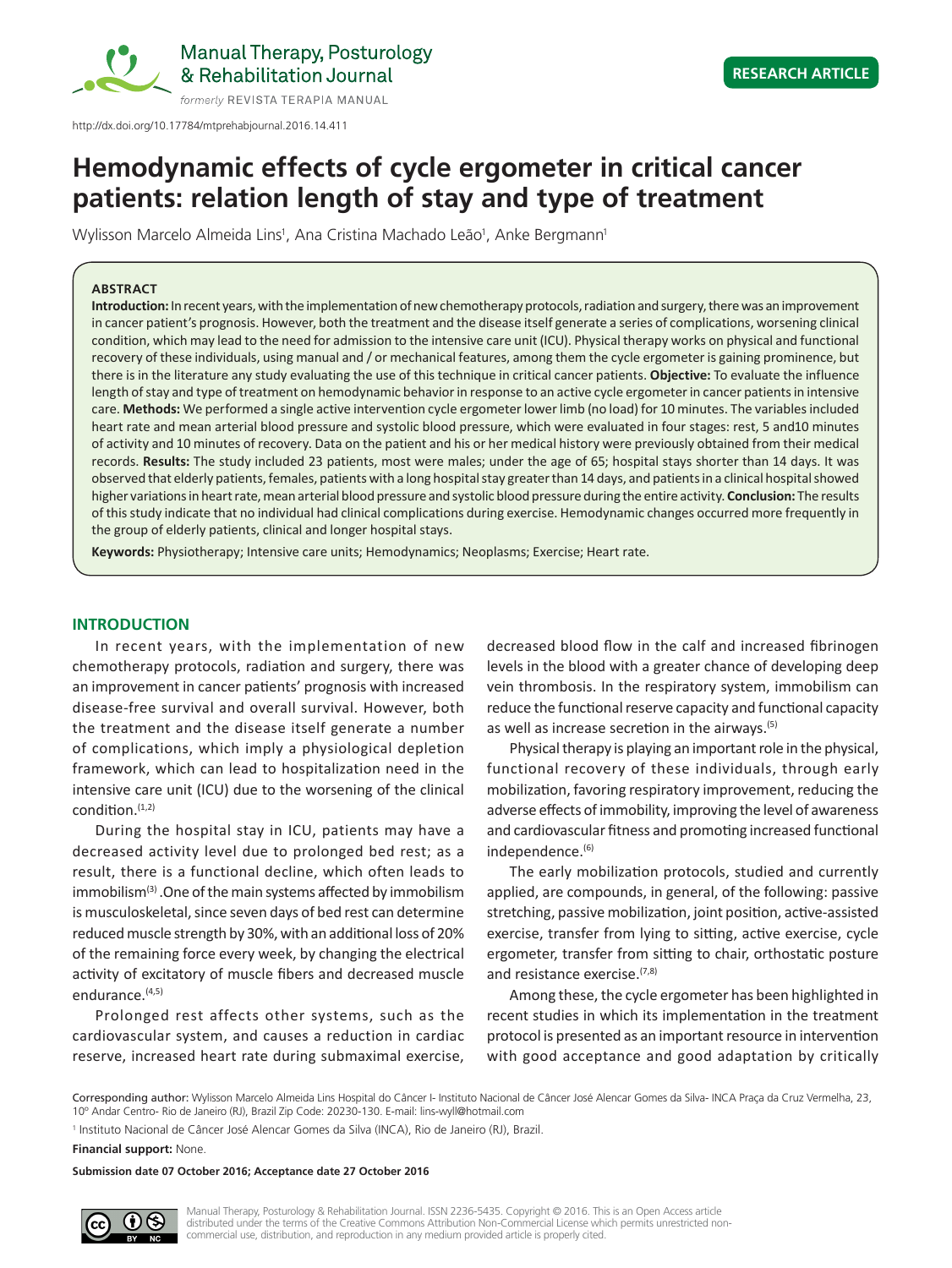

ill patients. However, most of these studies assessing the feasibility and effectiveness of early mobilization in clinical and functional recovery of critically ill patients usually does not include cancer patients, probably because they are considered more serious and/or unstable by their disease condition and specific treatment.<sup>(9,10)</sup>

To date, there are no studies in the literature to evaluate the use of this technique in cancer patients. The aim of this study was to evaluate the influence of age, length of stay and type of treatment in the hemodynamic behavior in response to active cycle ergometer in cancer patients in intensive care.

# **METHODS**

The present study was a case series carried out in the Intensive Care Units and Postoperative Hospital Cancer I of the National Cancer Institute José Alencar Gomes da Silva-INCA from June to October 2015. The Research Ethics Committee (CEP-INCA), protocol 1.046.759, approved the study.

Study participants were cancer patients over the age of 18, spontaneously breathing, with or without the use of oxygen support, awake, with a score on the Glasgow coma

scale greater/equal to  $11^{(11)}$ , with a degree of muscle strength in the lower limbs (LL) greater/equal to 3 (according to the Manual Muscle Test [MMT])(12), hemodynamically stable, even in vasoactive amines, and who have agreed to participate in the study by signing a free and informed consent.

Exclusion criteria were defined as the presence of musculoskeletal disorders that impede the mobilization of the lower limbs, deep vein thrombosis of the lower limbs, without treatment or within 48 hours of onset of anticoagulation therapy, tumors in the lower limbs, previous neurological disorders, congestive heart failure grade IV and myocardial infarction shorter than 72 hours, unstable fracture vertebral bodies, platelet count below 10,000 ul and/or hemoglobin below 6 dl, active bleeding, and presence of a hemodialysis catheter in the femoral vein or during hemodialysis. (Figure 1) details the steps of selecting the individuals.

Considering a change of 5% between the follow-up measurements, with an absolute accuracy of 10% and 5% significance level was necessary to include at least 18 volunteers. During the study period, 23 volunteers were eligible, and this is the population studied.



**Figure 1.** Flowchart of the selection of eligible patients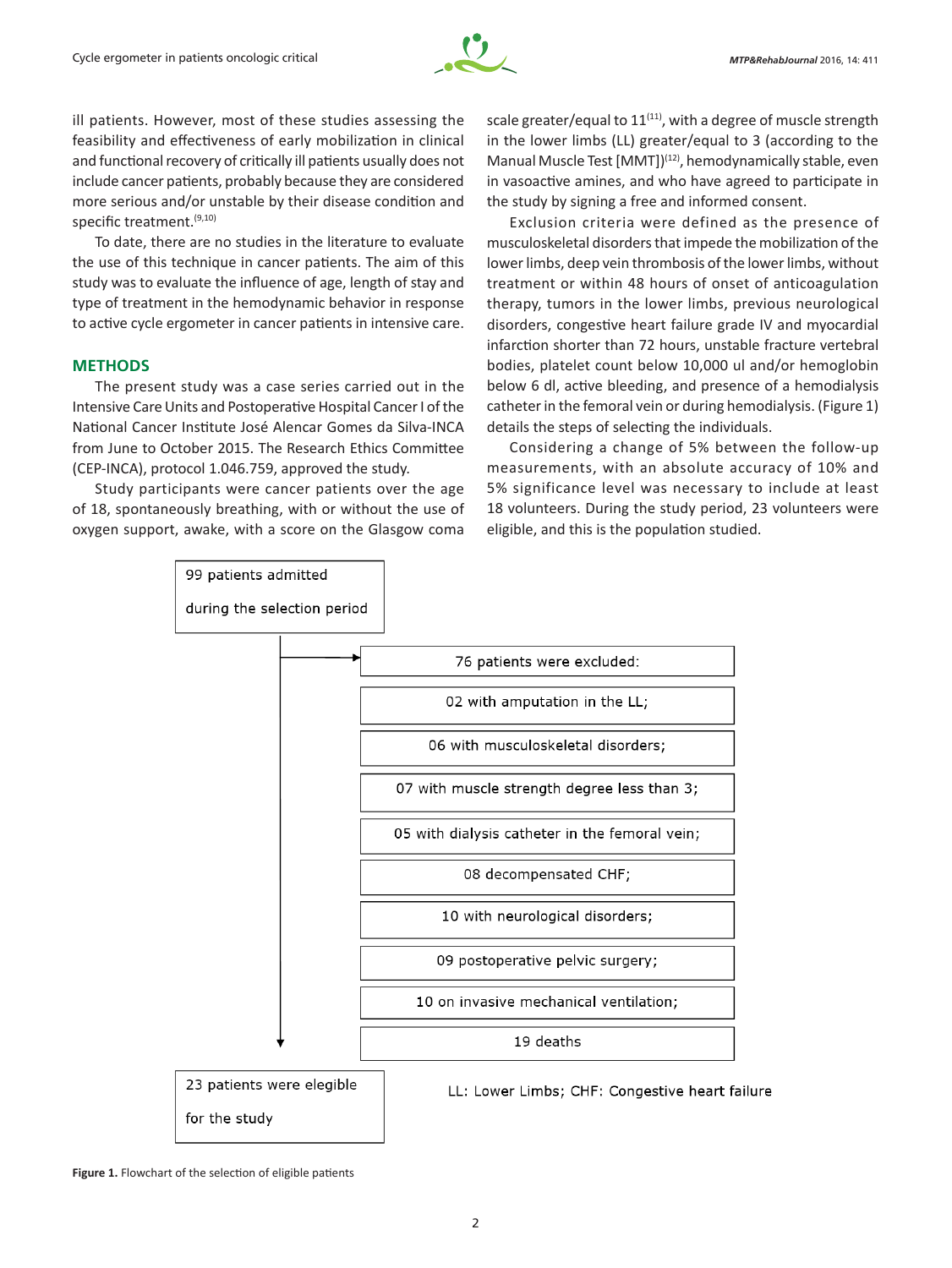

# **Study protocol**

To start the activity, patients were placed in a sitting position at their bedside, with dorsal support. A cycle ergometer (ACTE®, São Paulo, Brazil) was coupled to the lower limbs and the modified Borg scale was explained, for the control of exercise intensity. When the researcher directed, the patient began to actively pedal a cycle ergometer (no charge). Each patient was instructed to pedal the fastest possible speed, keeping pace throughout the experiment. The activity was 10 minutes duration, and the protocol was performed once during the patient's hospital stay.

The values of heart rate (HR), systolic blood pressure (SBP) and mean arterial pressure (MAP) were measured before the activity, at 5 and 10 minutes of activity and after 10 minutes after exercise (recovery period). The signals were measured by a monitor (Phillips DX2020, Manaus, Brazil).

Data on the patient and his or her medical history were previously obtained from their medical records, such as age (< 65 years and ≥ 65 years), gender, length of stay ( $≤ 14$  days or > 14 days), cause of hospitalization (clinical or surgical), type of ventilation (room air or oxygen therapy), vasoactive amines, prior treatment (chemotherapy, radiotherapy and surgery). The muscle strength of the lower limbs was measured before the intervention.

In case of hemodynamic instability where the patient had HR: less than 40 bpm or greater than 130 bpm; RR: less than 5 bpm or higher 40 bpm; SBP: greater than 180 mmHg; MAP: less than 65 mmHg or greater than 110 mmHg; SpO2: less than 90%; Borg: greater than 8 or reporting some kind of discomfort, such as chest pain, shortness of breath, pain in lower limbs, dizziness, exercise was stopped, and the data obtained so far were recorded.

# **Statistical analysis**

Categorical variables were presented as absolute numbers and proportions and continuous as mean and standard deviation  $(\pm$  SD). The normality of the data for continuous outcomes was confirmed by the Kolmogorov-Smirnov test  $(p \ge 0.05)$ . For comparison between the moments before, during and after the cycle ergometer test, we used the analysis of variance (ANOVA) for repeated measures with the Bonferroni post-test; to evaluate the absolute change in the parameters pre and post intervention, was used the average variance and to evaluate the relative change was used: initial mean- final mean/ initial mean x 100. The data were analyzed using the Statistical Package for Social Sciences (SPSS 17.0), adopting the significance level of p < 0.05.

## **RESULTS**

(Table 1) shows the general characteristics of the sample, which included mainly males, under the age of 65 and with hospital stays shorter than 14 days. As the cause for current hospitalization was mostly associated surgical patients.

(Table 2) describes the mean ± standard deviation of the values obtained in the HR, MAP, SBP measurements, according to the cycle ergometer performace period. An increase of the variables HR, MAP, SBP were observed in the first 5 minutes of activity; in course of the activity, the amounts of PAM, SBP decreased gradually up to 10 minutes of recovery while maintaining lower levels than the rest. In contrast, HR remained stable during up to 10 minutes of the activity; it decreased during the recovery period but showed a higher value than at rest.

We notice that the changes in the variables occurred mainly at the beginning of the activity when compared to the whole evaluation. When we look at the initial data to 5 minutes of activity; heart rate changed 12.43%, mean blood pressure 6.13% and systolic blood pressure 9.65%. During the 10 minute interval of activity x 10 minute recovery, there was a reduction of -8.08% in heart rate, -8.09% mean blood pressure, and -10.59% the systolic blood pressure (Table 3).

The (Table 4) compared the effects of the activity with the independent variables (gender, age, length of stay and

#### **Table 1.** Sample characteristics evaluated

| <b>Variable</b>                | $\mathsf{n}$   | %    |
|--------------------------------|----------------|------|
| Gender                         |                |      |
| Male                           | 13             | 56.5 |
| Female                         | 10             | 43.5 |
| Age                            |                |      |
| <65 years                      | 14             | 60.9 |
| $\geq 65$ years                | 9              | 39.1 |
| Length of hospital stay        |                |      |
| $≤14$ days                     | 16             | 69.6 |
| >14 days                       | $\overline{7}$ | 30.4 |
| <b>Type of hospitalization</b> |                |      |
| Clinical                       | 10             | 43.5 |
| Surgical                       | 13             | 56.5 |
| <b>Respiratory status</b>      |                |      |
| Room Air                       | 14             | 60.9 |
| Oxygen therapy                 | 9              | 39.1 |
| <b>Vasoactive Drug</b>         |                |      |
| Yes                            | $\mathbf{1}$   | 4.3  |
| <b>No</b>                      | 22             | 95.7 |
| <b>Early treatment</b>         |                |      |
| Chemotherapy                   |                |      |
| Yes                            | 11             | 47.8 |
| No                             | 12             | 52.2 |
| Radiotherapy                   |                |      |
| Yes                            | $\overline{7}$ | 30.4 |
| No                             | 16             | 69.6 |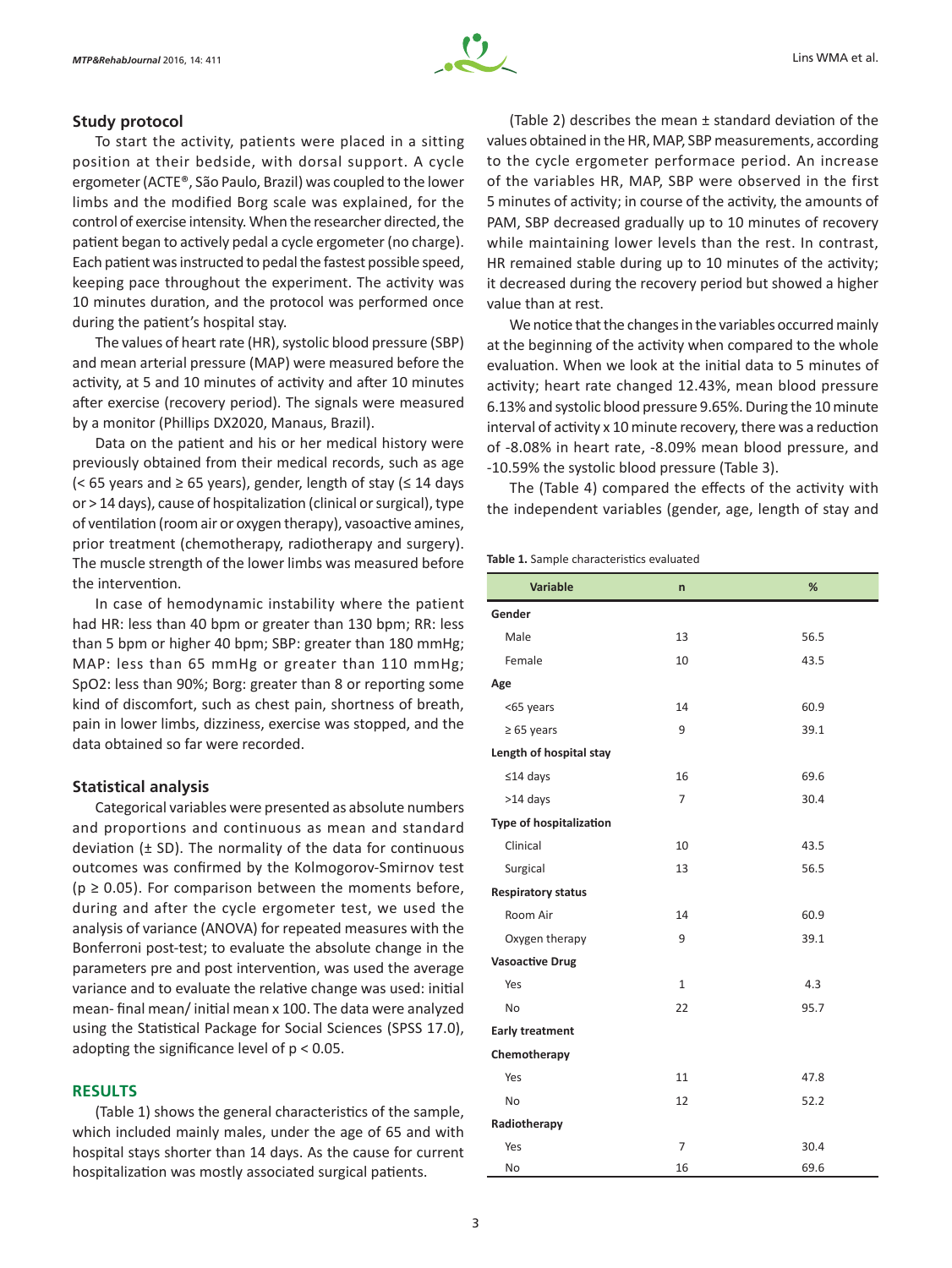

#### **Table 2.** Characteristics of variables during activity

| Variable      | <b>Rest</b>      | 5 min. activi.   | 10 min. activi.  | 10 min. recov.<br>Mean $±$ SD |  |
|---------------|------------------|------------------|------------------|-------------------------------|--|
|               | Mean $±$ SD      | Mean $±$ SD      | Mean $±$ SD      |                               |  |
| HR(Beats/min) | $98.0 \pm 24.3$  | $110.3 \pm 13.7$ | $110.5 \pm 14.8$ | $102.4 \pm 16.0$              |  |
| MAP (mmHg)    | $99.0 \pm 23.2$  | $105.1 \pm 22.0$ | $99.5 \pm 20.5$  | $92.5 \pm 13.5$               |  |
| SBP (mmHg)    | $134.0 \pm 28.2$ | $143.7 \pm 27.8$ | $139.2 \pm 26.8$ | $128.8 \pm 18.3$              |  |

HR: Heart Rate; MAP: Mean Arterial Pressure ; SBP: Systolic Blood Pressure ; mmHg: Millimeters of Mercury; min.: Minutes; activi.: Activity; recov.: Recovery. Results expressed as mean ± standard deviation.

**Table 3.** Hemodynamic parameters after an active cycle ergometer according to the time

| <b>Hemodynamic parameters</b>                   | <b>Absolute</b><br><b>Alteration</b> | <b>Relative</b><br><b>Alteration</b> |  |
|-------------------------------------------------|--------------------------------------|--------------------------------------|--|
|                                                 | Mean ± SD                            | $(\%)$                               |  |
| HR (beats/min)                                  |                                      |                                      |  |
| Rest $\rightarrow$ 5 min. activi.               | $12.43 \pm 22.45$                    | 10.96                                |  |
| Rest $\rightarrow$ 10 min. activi.              | $12.60 \pm 23.09$                    | 10.89                                |  |
| 10 min. activi. $\rightarrow$ 10 min.<br>recov. | $-8.08 \pm 7.01$                     | $-8.09$                              |  |
| MAP (mmHg)                                      |                                      |                                      |  |
| $Rest \rightarrow 5min$ activi.                 | $6.13 \pm 26.82$                     | 3.74                                 |  |
| Rest $\rightarrow$ 10 min. activi.              | $0.52 \pm 25.29$                     | $-2.20$                              |  |
| 10 min. activi. $\rightarrow$ 10 min.<br>recov. | $-7.04 \pm 11.15$                    | $-7.14$                              |  |
| SBP (mmHg)                                      |                                      |                                      |  |
| $Rest \rightarrow 5min$ activi.                 | $9.65 + 21.09$                       | 5.97                                 |  |
| Rest $\rightarrow$ 10 min. activi.              | $5.17 \pm 17.42$                     | 3.26                                 |  |
| 10 min. activi. $\rightarrow$ 10 min.<br>recov. | $-10.59 \pm 16.79$                   | $-7.90$                              |  |

HR: Heart Rate; MAP: Mean Arterial Pressure; SBP: Systolic Blood Pressure; mmHg: Millimeters of Mercury; min.: Minutes; activi.:Activity; recov.: Recovery; SD: Standard Deviation. Results obtained by average variance and to evaluate the relative change was used: initial mean– final mean / initial mean x 100.

Type of hospitalization). Although not statistically significant, individuals with a length of stay greater than 14 days and a stay in a clinical hospital showed higher variation in heart rate, mean arterial pressure, and systolic blood pressure throughout the activity when compared to individuals with hospital stays shorter than 14 days and surgical hospitalization. Likewise, in female subjects and patients older than 65 years, the heart rate and mean arterial pressure ranged throughout the activity, compared to males and younger than 65; on the other hand, when evaluating the systolic blood pressure, males and patients younger than 65 years had a higher variation compared to females and patients older than 65 years.

# **DISCUSSION**

In our study, the use of a cycle ergometer promoted as a response in the opening minutes an increase in HR, SBP, MAP, demonstrating positive hemodynamic effects. After 10 minutes of activity, the variables MAP and SBP decreased compared to 10 minutes of activity, signaling a return to baseline.

While performing the physical activity, mechanical stress causes an increase in blood flow to the muscles in action, since it is necessary to increase the supply of oxygen and nutrients and remove metabolic slag, such as carbon dioxide, lactate and hydrogen ions. Thus, the cardiovascular system is influenced by neural and metabolic stimuli to increase activity.<sup>(13)</sup>

Concerning to heart rate, the physiological mechanism related to hemodynamic responses during an aerobic exercise occurs by decreased parasympathetic tone and increased sympathetic tone, triggered by the motor cortex and afferent neurons (mechanoreceptors and chemoreceptors), which transmit the information to the cardiovascular center increasing cardiac sympathetic tone by releasing a greater amount of noradrenaline, triggering higher activity of the sinoatrial node, and consequently, increasing heart rate.<sup>(13,14)</sup>

Heart rate must be carefully monitored during mobilization: it provides data to assess the patient's exercise tolerance. However, it should not be evaluated in isolation, since when there is an increase in HR during the activity, the patient may experience some signs and symptoms of heart stress such as breathlessness, chest pain, weakness and excessive secretion in the airways<sup>(15)</sup>. Thus, the intensity should be decreased during mobilization and if necessary, the activity should be suspended. In our study, no individual showed exercise intolerance.

In the present study, there was an increase of HR during the 5 and 10 minute activity, with a mean increase of 10.96% and 10.89%, respectively, for resting HR, as well as a reduction average of -8.09% in the range 10 minutes activity x 10 minutes recovery. Similar data can be observed in some studies involving patients in ICUs, where the subjects performed both active and passive mobilization and both resulted in a significant increase in HR relative to baseline, with the magnitude of the increase of approximately 10%(16,17). In another study in which the cycle ergometer was applied, an increase of 3% in heart rate from baseline was identified.(9)

It was shown that in the mobilization, even if passive, large muscle groups, especially in the lower limbs (LL), contribute to the increase in heart rate<sup>(18,19)</sup>. There is also evidence that the active exercise of large muscle groups causes a decrease in blood pressure after exercise $(20,21)$ . It is thus possible to justify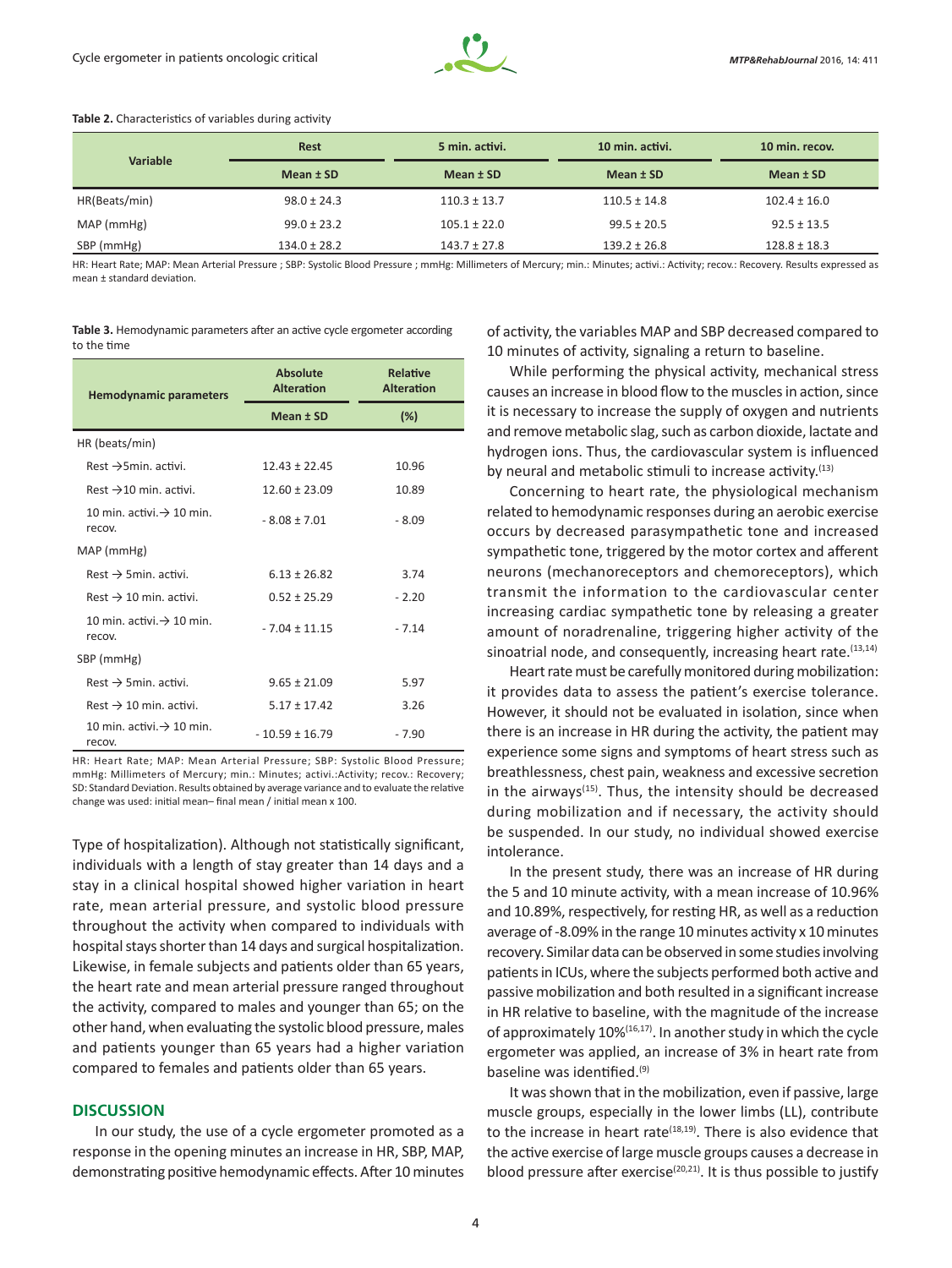

# **Table 4.** Comparison of time intervals according to the independent variables

| Heart Rate (beats/min)         |                                  |         |                                   |         |                                            |         |
|--------------------------------|----------------------------------|---------|-----------------------------------|---------|--------------------------------------------|---------|
|                                | Rest $\rightarrow$ 5 min activi. |         | Rest $\rightarrow$ 10 min activi. |         | 10 min activi. $\rightarrow$ 10 min recov. |         |
|                                | Mean $±$ SD                      | Value p | Mean ± SD                         | Value p | Mean ± SD                                  | Value p |
| Gender                         |                                  |         |                                   |         |                                            |         |
| Male                           | $7.6 \pm 6.0$                    | 0.209   | $9.3 \pm 6.2$                     | 0.412   | $-7.7 \pm 2.0$                             | 0.759   |
| Female                         | $19.8 \pm 7.3$                   |         | $17.6 \pm 7.7$                    |         | $-8.6 \pm 2.3$                             |         |
| Age                            |                                  |         |                                   |         |                                            |         |
| <65 years                      | $5.6 \pm 6.0$                    | 0.097   | $6.4 \pm 6.2$                     | 0.149   | $-8.8 \pm 2.0$                             | 0.566   |
| $\geq 65$ years                | $21.3 \pm 6.7$                   |         | $20.6 \pm 7.1$                    |         | $-7.1 \pm 2.2$                             |         |
| Length of hospital stay        |                                  |         |                                   |         |                                            |         |
| $\leq$ 14 days                 | $8.4 \pm 5.5$                    | 0.204   | $7.8 \pm 5.5$                     | 0.135   | $-9.5 \pm 1.7$                             | 0.148   |
| $>14$ days                     | $21.5 \pm 8.3$                   |         | $23.5 \pm 8.4$                    |         | $-4.8 \pm 2.5$                             |         |
| <b>Type of hospitalization</b> |                                  |         |                                   |         |                                            |         |
| Clinical                       | $16.4 \pm 7.1$                   | 0.471   | $16.6 \pm 7.3$                    | 0.480   | $-7.8 \pm 2.2$                             | 0.868   |
| Surgical                       | $9.3 \pm 6.2$                    |         | $9.5 \pm 6.4$                     |         | $-8.3 \pm 2.0$                             |         |

| <b>Mean Arterial Pressure (mmHg)</b> |         |                                   |         |                                            |         |  |
|--------------------------------------|---------|-----------------------------------|---------|--------------------------------------------|---------|--|
| Rest $\rightarrow$ 5 min activi.     |         | Rest $\rightarrow$ 10 min activi. |         | 10 min activi. $\rightarrow$ 10 min recov. |         |  |
| Mean $±$ SD                          | Value p | Mean ± SD                         | Value p | Mean ± SD                                  | Value p |  |
|                                      |         |                                   |         |                                            |         |  |
| $1.1 \pm 7.1$                        | 0.276   | $-3.5 \pm 6.7$                    | 0.345   | $-7.3 \pm 3.0$                             | 0.871   |  |
| $13.8 \pm 8.8$                       |         | $6.8 \pm 8.4$                     |         | $-6.5 \pm 3.8$                             |         |  |
|                                      |         |                                   |         |                                            |         |  |
| $3.1 \pm 7.5$                        | 0.556   | $-4.2 \pm 7.0$                    | 0.315   | $-4.0 \pm 3.0$                             | 0.139   |  |
| $10.0 \pm 8.6$                       |         | $6.7 \pm 8.0$                     |         | $-11.0 \pm 3.4$                            |         |  |
|                                      |         |                                   |         |                                            |         |  |
| $3.4 \pm 6.7$                        | 0.480   | $-3.5 \pm 2.8$                    | 0.258   | $-6.8 \pm 2.8$                             | 0.885   |  |
| $12.2 \pm 10.2$                      |         | $9.7 \pm 9.4$                     |         | $-7.5 \pm 4.3$                             |         |  |
|                                      |         |                                   |         |                                            |         |  |
| $7.4 \pm 8.6$                        | 0.848   | $0.7 \pm 8.1$                     | 0.977   | $-7.4 \pm 3.6$                             | 0.987   |  |
| $5.1 \pm 7.6$                        |         | $0.3 \pm 7.1$                     |         | $-6.7 \pm 3.1$                             |         |  |
|                                      |         |                                   |         |                                            |         |  |

| <b>Systolic Blood Pressure (mmHg)</b> |                                  |         |                                   |         |                                            |         |
|---------------------------------------|----------------------------------|---------|-----------------------------------|---------|--------------------------------------------|---------|
|                                       | Rest $\rightarrow$ 5 min activi. |         | Rest $\rightarrow$ 10 min activi. |         | 10 min activi. $\rightarrow$ 10 min recov. |         |
|                                       | Mean $±$ SD                      | Value p | Mean $±$ SD                       | Value p | Mean $±$ SD                                | Value p |
| Gender                                |                                  |         |                                   |         |                                            |         |
| Male                                  | $10.0 \pm 5.7$                   | 0.924   | $6.1 \pm 4.7$                     | 0.748   | $-14.0 \pm 4.4$                            | 0.215   |
| Female                                | $9.1 \pm 7.2$                    |         | $3.6 \pm 6.0$                     |         | $-4.8 \pm 5.5$                             |         |
| Age                                   |                                  |         |                                   |         |                                            |         |
| <65 years                             | $11.6 \pm 6.0$                   | 0.622   | $9.0 \pm 4.7$                     | 0.248   | $-9.1 \pm 4.7$                             | 0.697   |
| $\geq 65$ years                       | $7.1 \pm 6.7$                    |         | $0.3 \pm 5.4$                     |         | $-12.0 \pm 5.4$                            |         |
| Length of hospital stay               |                                  |         |                                   |         |                                            |         |
| $\leq$ 14 days                        | $8.3 \pm 5.3$                    | 0.671   | $2.7 \pm 4.3$                     | 0.325   | $-9.3 \pm 4.2$                             | 0.671   |
| $>14$ days                            | $12.5 \pm 8.1$                   |         | $10.7 \pm 6.5$                    |         | $-12.7 \pm 6.4$                            |         |
| <b>Type of hospitalization</b>        |                                  |         |                                   |         |                                            |         |
| Clinical                              | $15.0 \pm 6.6$                   | 0.297   | $6.1 \pm 5.6$                     | 0.829   | $-7.1 \pm 5.3$                             | 0.422   |
| Surgical                              | $5.5 \pm 5.8$                    |         | $4.4 \pm 5.0$                     |         | $-13.0 \pm 4.6$                            |         |

min.: Minutes; mmHg: Millimeters of Mercury; activi.: Activity; recov.: Recovery; SD.: Standard Deviation. Results expressed as the means±standard deviation, adopting the significance level of p <0.05.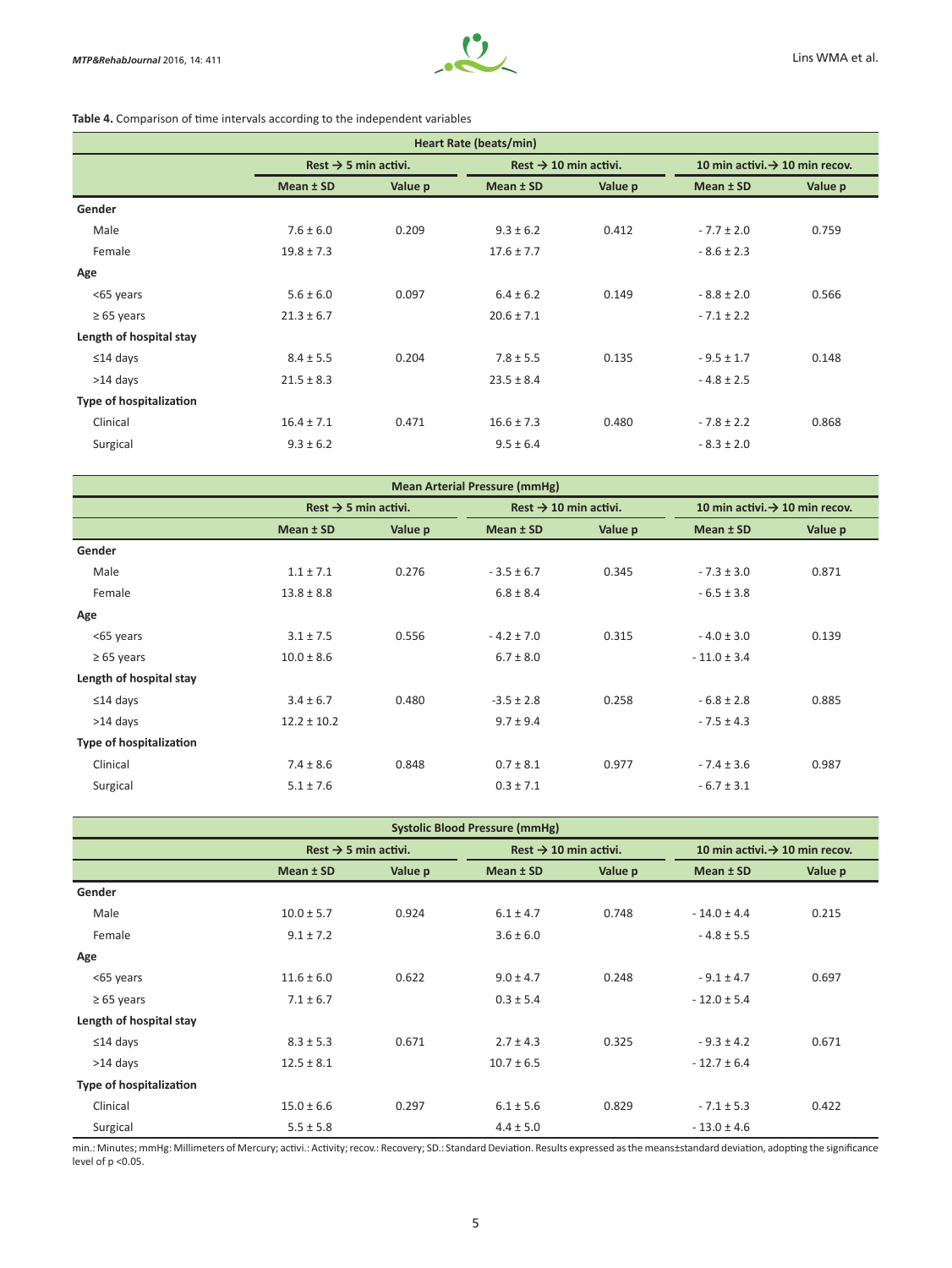

the increase in heart rate during exercise and the decrease in MAP and SBP in post-exercise, in our study, since the pedaling cycle ergometer involves the activation of large muscle groups such as quadriceps, hamstrings and triceps sural.

A study of therapeutic intervention was performed in an ICU, with elderly patients in postoperative coronary artery bypass surgery. The subjects were divided into 3 groups: group A performed cycle ergometer, B performed physical therapy without the use ergometer and the C group did not perform any motor activity, and used non-invasive ventilation (NIV). Group A it performed cycle ergometer with intensity of 30 revolutions per minute, in five series three minutes, with 1minute break between sets. An increase in HR and a decrease in SBP were noted at posttest compared to pre-test $(22)$ . Similar response was found in the present study where the HR increase and decrease in SBP was observed when comparing the 10 minutes after activity with rest.

It was observed in this study that the PAM values and PAS after 10 minutes of recovery were lower when compared to baseline. This fact can be explained by post-exercise hypotension (PEH), but there is no consensus on how the exercise should be performed to obtain a good response from it. The physiological mechanism for HPE is not yet well established, but it is possible to infer that its occurrence is related to a number of factors that influence the peripheral vascular resistance and cardiac output. There are studies that show that aerobic exercise lasting 20–60 minutes have higher responses HPE compared to less duration<sup>(20,23)</sup>. However, MacDonald et al (2000) conducted a study with sedentary individuals of both genders, who did a cycle ergometer for 10 minutes; the authors demonstrated a reduction in blood pressure at the end of the activity, thus corroborating our data, where there was a decrease in MAP and SBP compared to baseline (-7.14% and -7.90%, respectively).

In our study, the clinical patients presented higher HR variations, PAM and PAS and are more likely to present an increase in changes of hemodynamic signals when subjected to an aerobic exercise compared to surgical patients. It is suggested that this occurs due to the fact that the reason for ICU admission turns to be the worsening of clinical status. Because they are more vulnerable to have complications that require mechanical ventilation, use of beta-blockers, antibiotics, and corticosteroids, which cause more hospitalization and more prolonged rest, causing a cascade of systemic changes.

With the emergence of some exercise programs for cancer patients, and the relative lack of guidelines for health professionals for dealing with this particular population, it became necessary to form guidelines to facilitate compliance with this group before, during and after their treatment program. There are no guidelines for the management of cancer patients during their hospital stay in intensive care units yet. However, the existing indications for cancer patients are similar to those suggested for healthy individuals as

recommended by the American College of Sports Medicine (ACSM)(25). Through this study we observed that our results are similar to those found in other studies with hypertensive, cardiac and surgical non-cancer, patients showing that physical exercise appears to be safe and feasible.

Some limitations were observed in this study: 1. there was no standardization of cadence performed by the patient, which may underestimate the results obtained; 2. we did not check the patient's activity profile, possibly the most active preoperatively are those who have shown the best results.

# **CONCLUSION**

During and after the activity, it was observed that the female subjects, aged greater than 65 years, with a length of stay greater than 14 days and who were submitted to clinical treatment showed greater variation in heart rate, mean arterial blood pressure and systolic blood pressure. No subject experienced signs of intolerance while performing the exercise.

Despite the small number of study participants, we observed in this group that the hemodynamic changes presented are similar to other groups of non-cancer patients. Thus, it appears that the cycle ergometer is a viable resource in the management of critical cancer patients, and it can be used for physical acitivities in the ICU program.

#### **AUTHORS' CONTRIBUTIONS**

Wylisson Marcelo Almeida Lins: Conception and design; Acquisition of data; Interpretation of data; Writing the manuscript. Ana Cristina Machado Leão: Conception and design; Interpretation of data; Writing the manuscript; Critical review; Final approval. Anke Bergmann: Conception and design; Interpretation of data; Statistical analysis; Writing the manuscript; Critical review.

#### **CONFLICTS OF INTEREST**

The author(s) declare that they have no competing interests.

# **REFERENCES**

- 1. Soares M, Carvalho M, Salluh J, Ferreira C, Luiz R, Rocco J et al. Effect of age on survival of critically ill patients with cancer. Crit Care Med. 2006; PAP.
- 2. Courneya K. Exercise in Cancer Survivors: An Overview of Research. Med Sci Sports Exerc. 2003; 35(11):1846-1852.
- 3. Desai S, Law T, Needham D. Long-term complications of critical care. Crit Care Med. 2011; 39(2): 371-379.
- 4. Perme C, Chandrashekar R. Early Mobility and Walking Program for Patients in Intensive Care Units: Creating a Standard of Care. Am J Crit Care. 2009;18(3):212-221.
- 5. Topp R, Ditmyer M, King K, Doherty K, Hornyak J. The Effect of Bed Rest and Potential of Prehabilitation on Patients in the Intensive Care Unit. AACN Adv Crit Care. 2002; 13(2):263-276.
- 6. Stiller K. Safety Issues That Should Be Considered When Mobilizing Critically Ill Patients. Crit Care Clin. 2007; 23(1):35-53.
- 7. Morris P, Goad A, Thompson C, Taylor K, Harry B, Passmore L et al. Early intensive care unit mobility therapy in the treatment of acute respiratory failure. Crit Care Med. 2008; 36(8): 2238-2243.
- 8. Feliciano V, Albuquerque C, Andrade F, Dantas C, Lopez A, Ramos F et al. A influência da mobilização precoce no tempo de internamento na Unidade de Terapia Intensiva. ASSOBRAFIR Ciência. 2012; 03(02): 31-42.